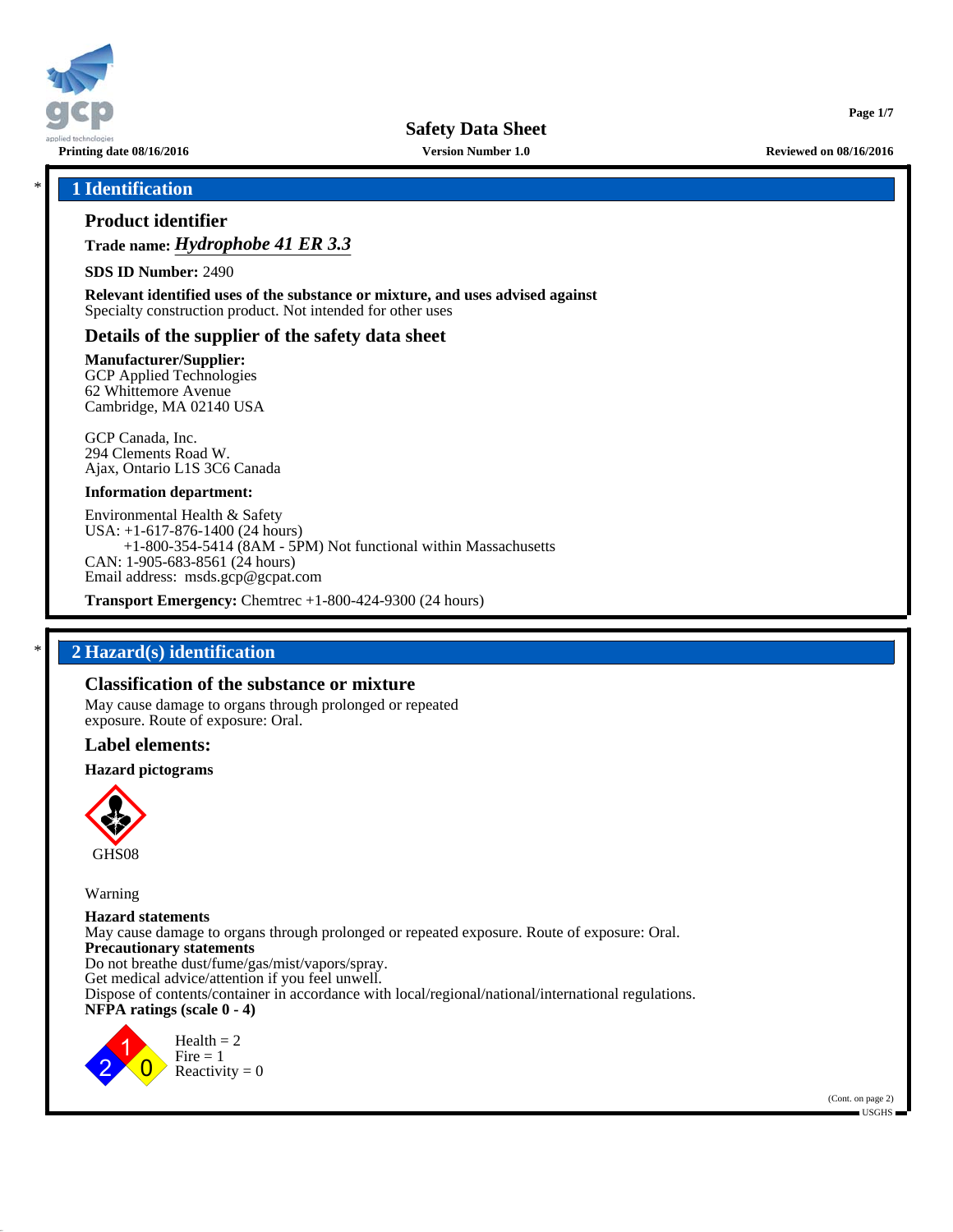# **Trade name:** *Hydrophobe 41 ER 3.3*

#### **HMIS-ratings (scale 0 - 4)**

**HEALTH**  FIRE **REACTIVITY** 0 \*2  $\boxed{1}$ Health  $=$  \*2 Flammability = 1 Reactivity  $= 0$ 

# **Other hazards**

**Results of PBT and vPvB assessment**

**PBT:** Not applicable. **vPvB:** Not applicable.

# \* **3 Composition/information on ingredients**

## **Chemical characterization: Mixtures**

**Description:** Mixture of the substances listed below with additional nonhazardous ingredients.

**Hazardous components:**

111-46-6 Diethylene glycol 5-10%

**Additional information:** For the wording of the listed hazard phrases refer to section 16.

### **4 First-aid measures**

#### **Description of first aid measures**

**General information:** Get medical advice/attention if you feel unwell.

#### **After inhalation:**

Supply fresh air. If required, provide artificial respiration. Keep patient warm. Consult doctor if symptoms persist.

#### **After skin contact:**

Immediately wash contaminated skin with soap or mild detergent and water. If this chemical soaks clothing, immediately remove clothing and wash skin.

**After eye contact:** Rinse cautiously with water for several minutes.

#### **Information for doctor:**

**Most important symptoms and effects, both acute and delayed** No further relevant information available.

**Indication of any immediate medical attention and special treatment needed** No further relevant information available.

## **5 Fire-fighting measures**

**Special hazards arising from the substance or mixture** No further relevant information available.

**Additional information** Collect contaminated fire fighting water separately. It must not enter the sewage system.

# **6 Accidental release measures**

# **Personal precautions, protective equipment and emergency procedures**

Wear protective equipment. Keep unprotected persons away.

## **Methods and material for containment and cleaning up:**

Contain and/or absorb spill with inert material (i.e. sand, vermiculite) then place in a suitable container.

Sweep up spilled product into receptacles.

Dispose contaminated material as waste according to section 13 of the SDS.

(Cont. on page 3) USGHS

(Cont. from page 1)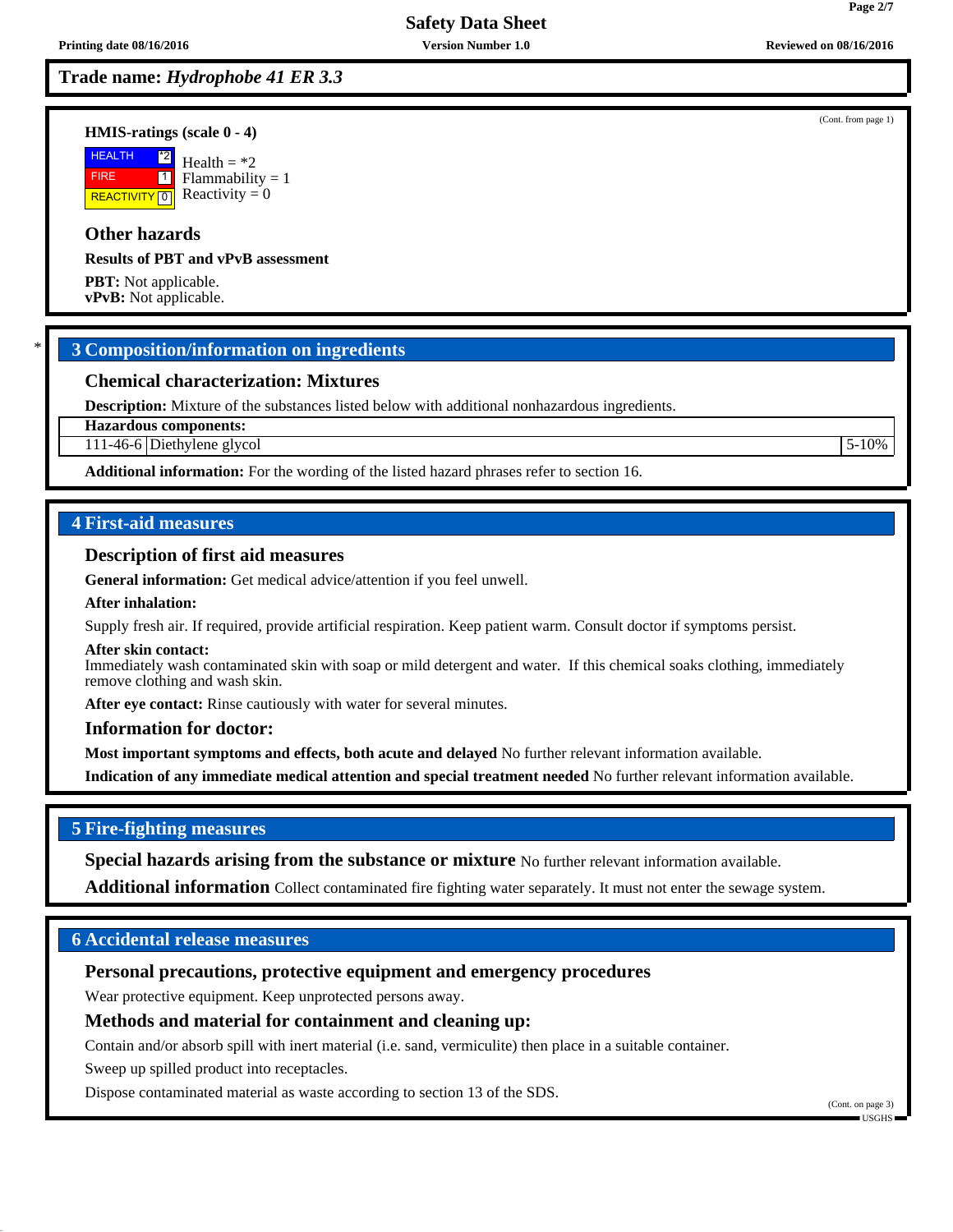# **Trade name:** *Hydrophobe 41 ER 3.3*

(Cont. from page 2)

**Page 3/7**

## **Reference to other sections**

See Section 7 for information on safe handling.

See Section 8 for information on personal protection equipment.

See Section 13 for disposal information.

## **7 Handling and storage**

### **Handling:**

**Precautions for safe handling** Prevent formation of aerosols.

**Information about protection against explosions and fires:** No special measures required.

### **Conditions for safe storage, including any incompatibilities**

**Storage:**

**Information about storage in one common storage facility:** No special measures required.

**Further information about storage conditions:** Keep receptacle tightly sealed.

**Specific end use(s)** No further relevant information available.

## **8 Exposure controls/personal protection**

**Additional information about design of technical systems:** No further data; see item 7.

#### **Control parameters**

**Components with limit values that require monitoring at the workplace:**

**111-46-6 Diethylene glycol**

WEEL  $(USA)$  Long-term value: 10 mg/m<sup>3</sup>

**Additional information:** The lists that were valid during the creation were used as basis.

#### **Exposure controls**

#### **Personal protective equipment:**

**General protective and hygienic measures:** The usual precautionary measures for handling chemicals should be followed.

#### **Breathing equipment:**

Respiratory protection is not normally required. However, a chemical cartridge respirator with organic vapor cartridge and a prefilter for dusts/mists is required at or above the applicable exposure limits (consult exposure guidelines). If no limits exist, use an approved respirator whenever a vapor or mist is generated or if respiratory irritation occurs. Supplied air respirator (SCBA) is required at exposure levels above the capabilities of a chemical cartridge respirator.

**Protection of hands:** Gloves should be worn to prevent skin contact and should be impermeable and resistant to the product.

**Material of gloves** Gloves should be worn to prevent skin contact and should be impermeable and resistant to the product.

#### **Eye protection:**



Safety glasses with side shield protection.

Safety glasses with side shields should be worn to prevent contact due to splashing. Under high vapor mist concentrations, tightly sealed goggles should be worn.



A face shield should also be worn if there is potential exposure to splash or spray.

(Cont. on page 4) USGHS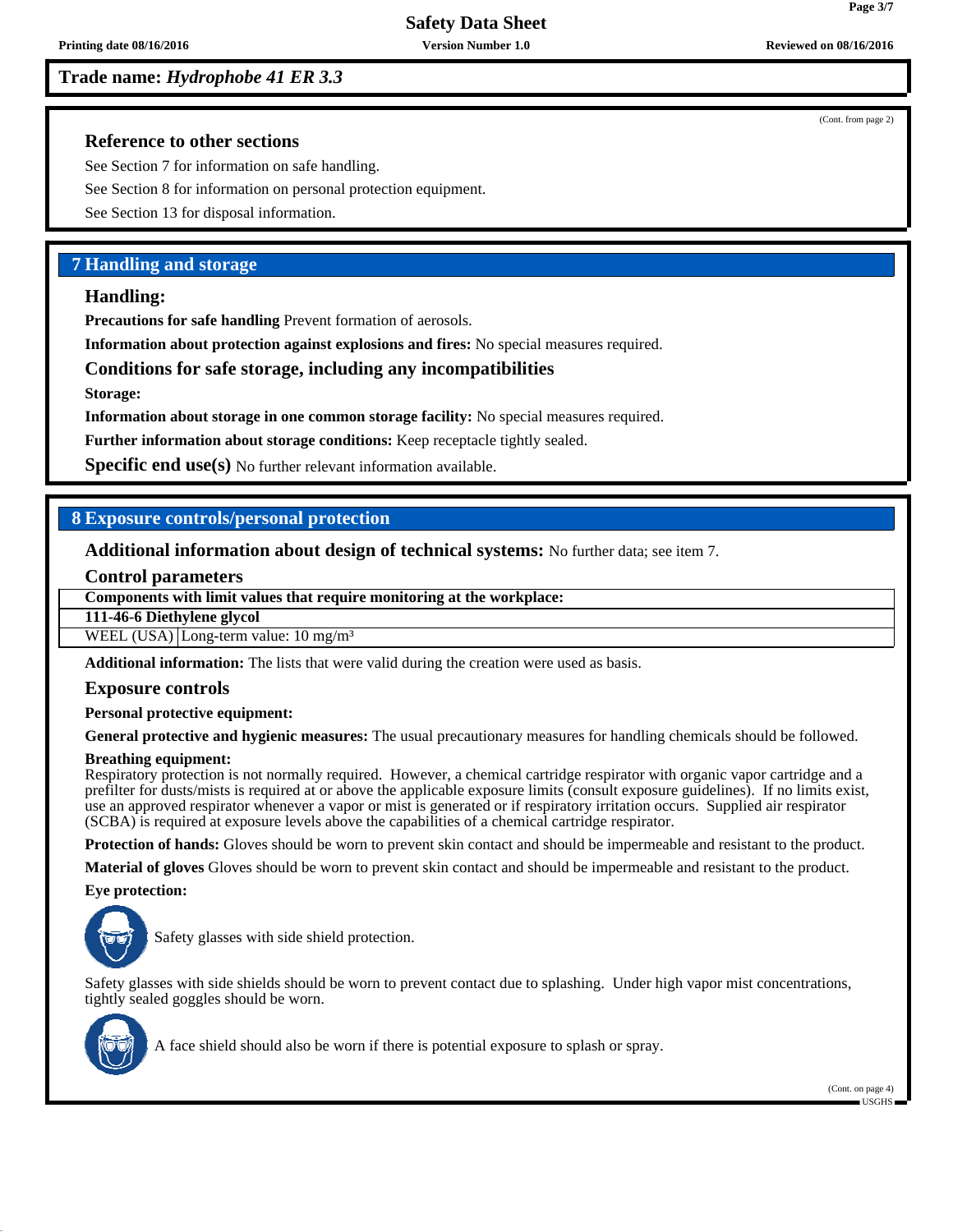**Trade name:** *Hydrophobe 41 ER 3.3*

**Body protection:**

Use personal protective equipment as required.

Take off contaminated clothing.

# **9 Physical and chemical properties**

| Information on basic physical and chemical properties                                                                           |                                                                                                  |  |
|---------------------------------------------------------------------------------------------------------------------------------|--------------------------------------------------------------------------------------------------|--|
| <b>General Information</b><br>Appearance:<br>Form:<br>Color:<br>Odor:<br>Odor threshold:                                        | Liquid<br>According to product specification<br>Characteristic<br>Not determined.                |  |
| $pH-value$ (~):                                                                                                                 | Not determined.                                                                                  |  |
| <b>Change in condition</b><br><b>Melting point/Melting range:</b><br><b>Boiling point/Boiling range:</b><br><b>Flash point:</b> | Undetermined.<br>Undetermined.<br>$> 93$ °C ( $> 199$ °F)                                        |  |
| <b>Flammability (solid, gaseous):</b>                                                                                           | Not applicable.                                                                                  |  |
| <b>Decomposition temperature:</b><br>Auto igniting:<br>Danger of explosion:                                                     | Not determined.<br>Product is not selfigniting.<br>Product does not present an explosion hazard. |  |
| <b>Explosion limits:</b><br>Lower:<br><b>Upper:</b><br>VOC Content (max):                                                       | Not determined.<br>Not determined.<br>Not determined.                                            |  |
| Vapor pressure:<br>Density: $(\sim)$<br><b>Relative density</b><br><b>Vapor density</b><br><b>Evaporation</b> rate              | Not determined.<br>Not determined.<br>Not determined.<br>Not determined.<br>Not determined.      |  |
| Solubility in / Miscibility with<br>Water:                                                                                      | Not miscible or difficult to mix.                                                                |  |
| Partition coefficient (n-octanol/water): Not determined.                                                                        |                                                                                                  |  |
| Viscosity:<br>Dynamic:<br>Kinematic:<br>Molecular weight                                                                        | Not determined.<br>Not determined.<br>Not applicable.                                            |  |
| <b>Other information</b>                                                                                                        | No further relevant information available.                                                       |  |

# **10 Stability and reactivity**

**Reactivity** Stable under normal conditions.

**Chemical stability**

**Thermal decomposition:** No decomposition if used according to specifications.

**Conditions to avoid** No further relevant information available.

**Incompatible materials:** No further relevant information available.

**Hazardous decomposition products:** Carbon monoxide and carbon dioxide

(Cont. on page 5)  $\blacksquare$  USGHS

**Printing date 08/16/2016** *Version Number 1.0* **<b>***Reviewed on 08/16/2016 Reviewed on 08/16/2016* 

(Cont. from page 3)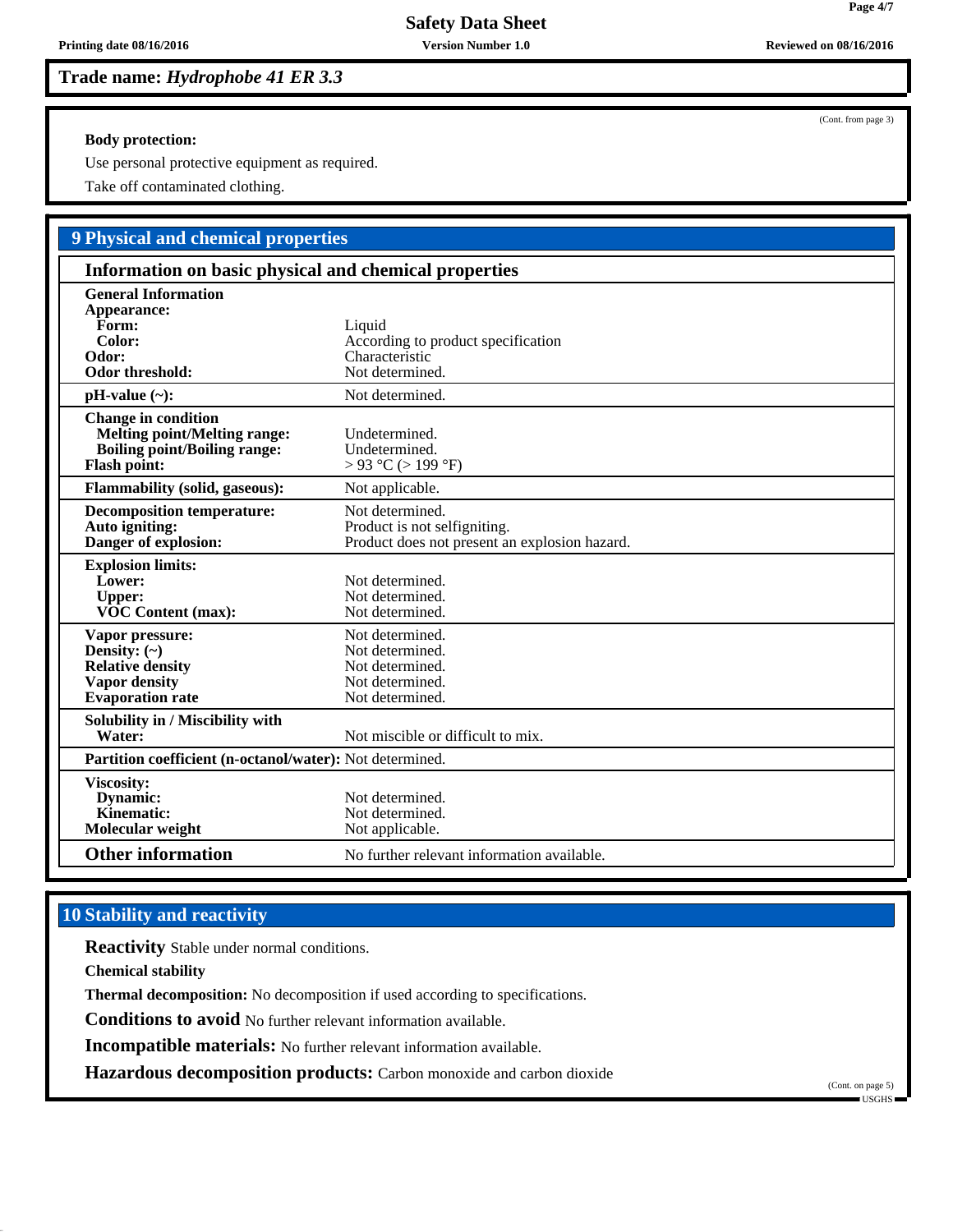**Trade name:** *Hydrophobe 41 ER 3.3*

(Cont. from page 4)

Additional information: See section 7 for information on handling, storage and conditions to be avoided.

## **11 Toxicological information**

**Delayed and immediate effects and chronic effects from short or long term exposure** May cause damage to organs through prolonged or repeated exposure.

## **Information on toxicological effects**

**Acute toxicity:**

**LD/LC50 values relevant for classification:**

**111-46-6 Diethylene glycol**

Oral LD50 1120 mg/kg (human)

### **Primary irritant effect:**

**on the skin:** No irritating effect expected

**on the eye:** No irritating effect expected

**inhalation:** No irritating effect expected

**Ingestion:** May cause damage to organs through prolonged or repeated exposure. Route of exposure: Oral.

**Additional toxicological information:**

**Carcinogenic categories**

**IARC (International Agency for Research on Cancer) Human Carcinogenicity:**

**Group 1- Positive, Group 2A- Probable, Group 2B- Possible, Group 3- Not Classifiable**

None of the ingredients is listed.

**NTP (National Toxicology Program)**

**K–Known to be carcinogenic, R–May reasonably be anticipated to be carcinogenic**

None of the ingredients is listed.

**OSHA-Ca (Occupational Safety & Health Administration)**

None of the ingredients is listed.

# **12 Ecological information**

## **Toxicity**

**Aquatic toxicity:** No further relevant information available.

**Persistence and degradability** No further relevant information available.

#### **Behavior in environmental systems:**

**Bioaccumulative potential** No further relevant information available.

**Mobility in soil** No further relevant information available.

### **Ecotoxical effects:**

**Remark:** Harmful to fish

**Additional ecological information:**

**General notes:** Harmful to aquatic organisms

### **Results of PBT and vPvB assessment**

**PBT:** Not applicable. **vPvB:** Not applicable.

**Other adverse effects** No further relevant information available.

(Cont. on page 6)

**Page 5/7**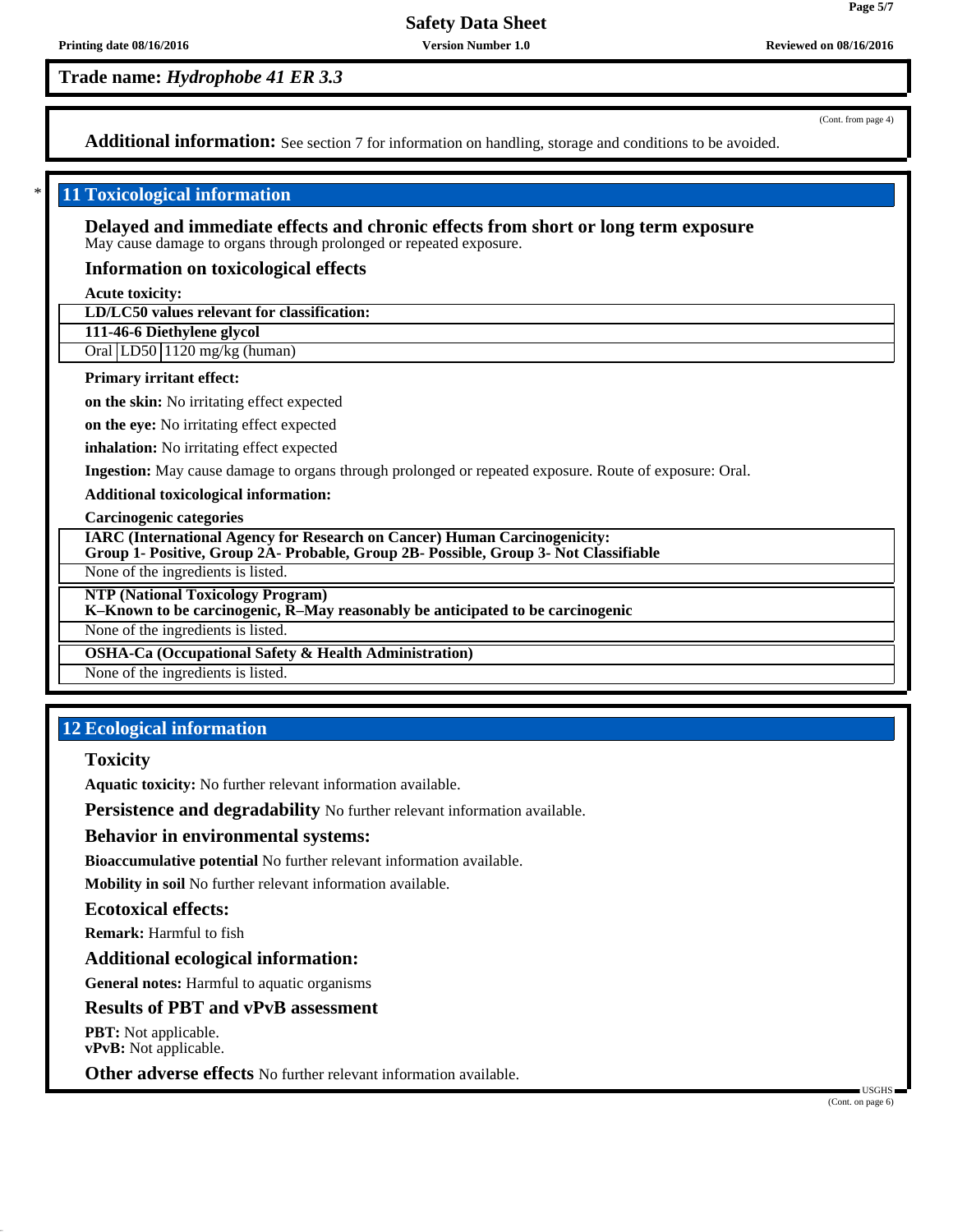**Page 6/7**

(Cont. from page 5)

# **Trade name:** *Hydrophobe 41 ER 3.3*

# **13 Disposal considerations**

**Waste treatment methods** Comply with Federal, State and local regulations.

**Recommendation:**



Must not be disposed of together with household garbage. Do not allow product to reach sewage system.

# **Uncleaned packagings:**

**Recommendation:** Disposal must be made according to official regulations.

| <b>14 Transport information</b>                           |                 |  |
|-----------------------------------------------------------|-----------------|--|
| <b>UN-Number</b><br>DOT, IMDG, IATA                       | Not applicable. |  |
| UN proper shipping name<br>DOT, IMDG, IATA                | Not applicable. |  |
| <b>Transport hazard class(es)</b>                         |                 |  |
| DOT, IMDG, IATA<br><b>Class</b>                           | Not applicable. |  |
| <b>Packing group</b><br>DOT, IMDG, IATA                   | Not applicable. |  |
| <b>Environmental hazards:</b><br><b>Marine pollutant:</b> | N <sub>0</sub>  |  |
| <b>Special precautions for user Not applicable.</b>       |                 |  |
| <b>Transport/Additional information:</b>                  |                 |  |
| <b>DOT</b><br><b>Remarks:</b>                             | Not Regulated.  |  |
| <b>UN</b> "Model Regulation":                             | Not applicable. |  |

# **15 Regulatory information**

**SARA (Superfund Amendments and Reauthorization Act) Section 302/304 (extremely hazardous substances):** None of the ingredients is listed. **Section 313 Reportable Ingredients (Chemicals present below reporting threshold are exempt):** None of the ingredients is listed. **SARA Section 312/Tier I & II Hazard Categories:** Health Hazard - Specific target organ toxicity (single or repeated exposure) **North America Chemical Inventory Status TSCA (Toxic Substances Control Act - United States):** All ingredients are listed or exempt from listing unless otherwise noted below. **CEPA (Canadian DSL):** All ingredients are listed or exempt from listing unless otherwise noted below. **Right to Know Ingredient Disclosure:**  $61790-12-3$  Tall oil fatty acids 57-50-1 Sucrose 25213-24-5 vinyl alcohol/vinyl acetate copolymer (Cont. on page 7)